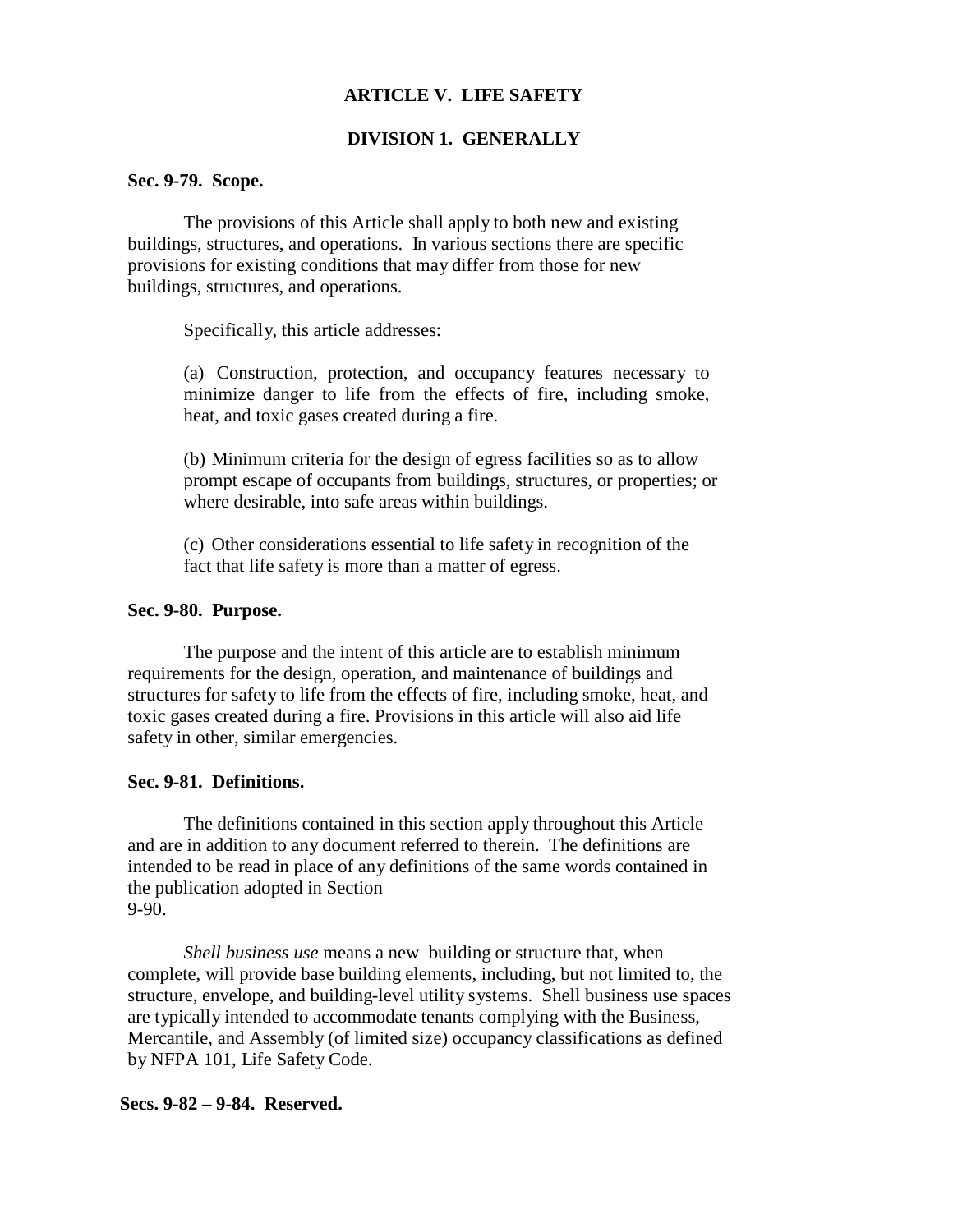### **DIVISION 2. ADMINISTRATION AND ENFORCEMENT**

**Secs. 9-85 – 9-89. Reserved.**

# **DIVISION 3. TECHNICAL STANDARDS**

### **Sec. 9-90. NFPA 101, Life Safety Code--Adopted.**

The NFPA 101, Life Safety Code, 2015 Edition, as issued by the National Fire Protection Association, is hereby adopted by reference, except as amended by Section 9-91 of this Chapter. One (1) copy of such publication, as adopted, shall be maintained by the Inspection Services Division in the City of Rockville City Hall and made available for inspection by the public during regular office hours. Any amendment or change in such code promulgated by the NFPA shall not become part of this article until the modifications have been duly adopted by ordinance.

### **Sec. 9-91. Same-Amendments.**

The NFPA 101, Life Safety Code, 2015 Edition, is amended in the following respects:

*Section 2.2* of the NFPA 101, Life Safety Code, 2015 Edition, is amended by adding the following:

**2.2.1** Wherever NFPA 5000 is referenced, other than for extracted text, substitute the Rockville City Code, Chapter 5, Buildings and Building Regulations.

The referenced publication NFPA 1124 Code for the Manufacture, Transportation, Storage, and Retail Sales of Fireworks and Pyrotechnic Articles, 2006 Edition.

*Subsection 3.3.62* of the NFPA 101, Life Safety Code, 2015 Edition, is amended by adding Paragraph 3.3.62.3 to read as follows:

**3.3.62.3 Bulkhead Door.** A type of door assembly covering an opening in the ground providing direct access to a basement, the floor of which is not more than 8 feet below ground level. The door consists of a single rigid leaf or two (2) overlapping rigid leaves or covers which need to be pushed or lifted upwards in order to be opened. A person, after opening the door, can walk up a series of steps to escape to the outside.

*Paragraph 3.3.142.1* of the NFPA 101, Life Safety Code, 2015 Edition, is amended to read as follows:

**3.3.142.1\*** Day-Care Home. A building or portion of a building in which not more than twelve (12) clients receive care, maintenance, and supervision, by other than their relative(s) or legal guardians(s), for less than twenty-four (24) hours per day.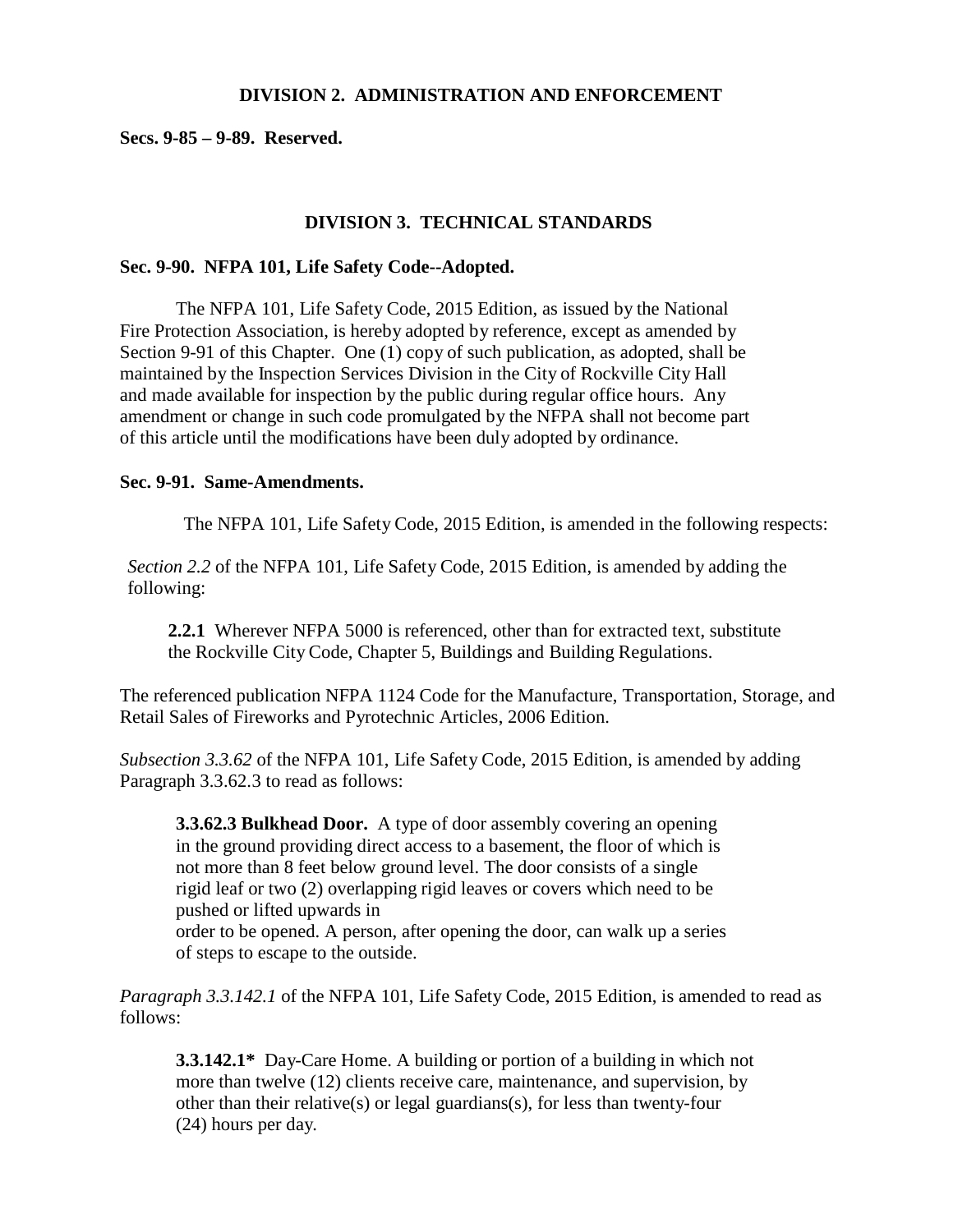*Paragraph 3.3.190.4* of the NFPA 101, Life Safety Code, 2012 Edition, is amended to read as follows:

**3.3.190.4\*** Day-Care Occupancy. An occupancy in which clients receive care, maintenance, and supervision, by other than their relatives or legal guardians, for less than twenty-four (24) hours per day.

*Paragraph 3.3.190.12* of the NFPA 101, Life Safety Code, 2015 Edition, is amended to read as follows:

**3.3.190.12\* Residential Board and Care Occupancy.** A building or portion thereof that is used for lodging and boarding of six (6) or more residents, not related by blood or marriage to the owners or operators, for the purpose of providing personal care services.

*Subsection 4.5.8* of the NFPA 101, Life Safety Code, 2015 Edition, is amended to read as follows:

**4.5.8 Maintenance.** Whenever or wherever any device, equipment, system, condition, arrangement, level of protection, or any other feature is required, such device, equipment, system, condition, arrangement, level of protection, or other feature shall thereafter be maintained, unless the *Code* exempts such maintenance.

*Subsection 4.6.12.1* of the NFPA 101, Life Safety Code, 2015 Edition, is amended to read as follows:

**4.6.12.1** Whenever or wherever any device, equipment, system, condition, arrangement, level of protection, fire-resistive construction, or any other feature is required, such device, equipment, system, condition, arrangement, level of protection, fire-resistive construction, or other feature shall thereafter be continuously maintained in accordance with applicable NFPA requirements or requirements developed as part of a performance-based design, or as directed by the authority having jurisdiction.

*Paragraph 4.6.12.3* of the NFPA 101, Life Safety Code, 2015 Edition, is amended to read as follows:

**4.6.12.3\*** Existing life safety features obvious to the public, tenants, or occupants, if not required, shall be either maintained or removed.

*Subsection 4.8.2* of the NFPA 101, Life Safety Code, 2015 Edition, is amended by adding Paragraph 4.8.2.4 to read as follows:

**4.8.2.4** Emergency plans shall be maintained in a location approved by the AHJ.

*Paragraph 6.1.4.1* of the NFPA 101, Life Safety Code, 2015 Edition, is amended to read as follows:

**6.1.4.1\* Definition — Day-Care Occupancy.** An occupancy in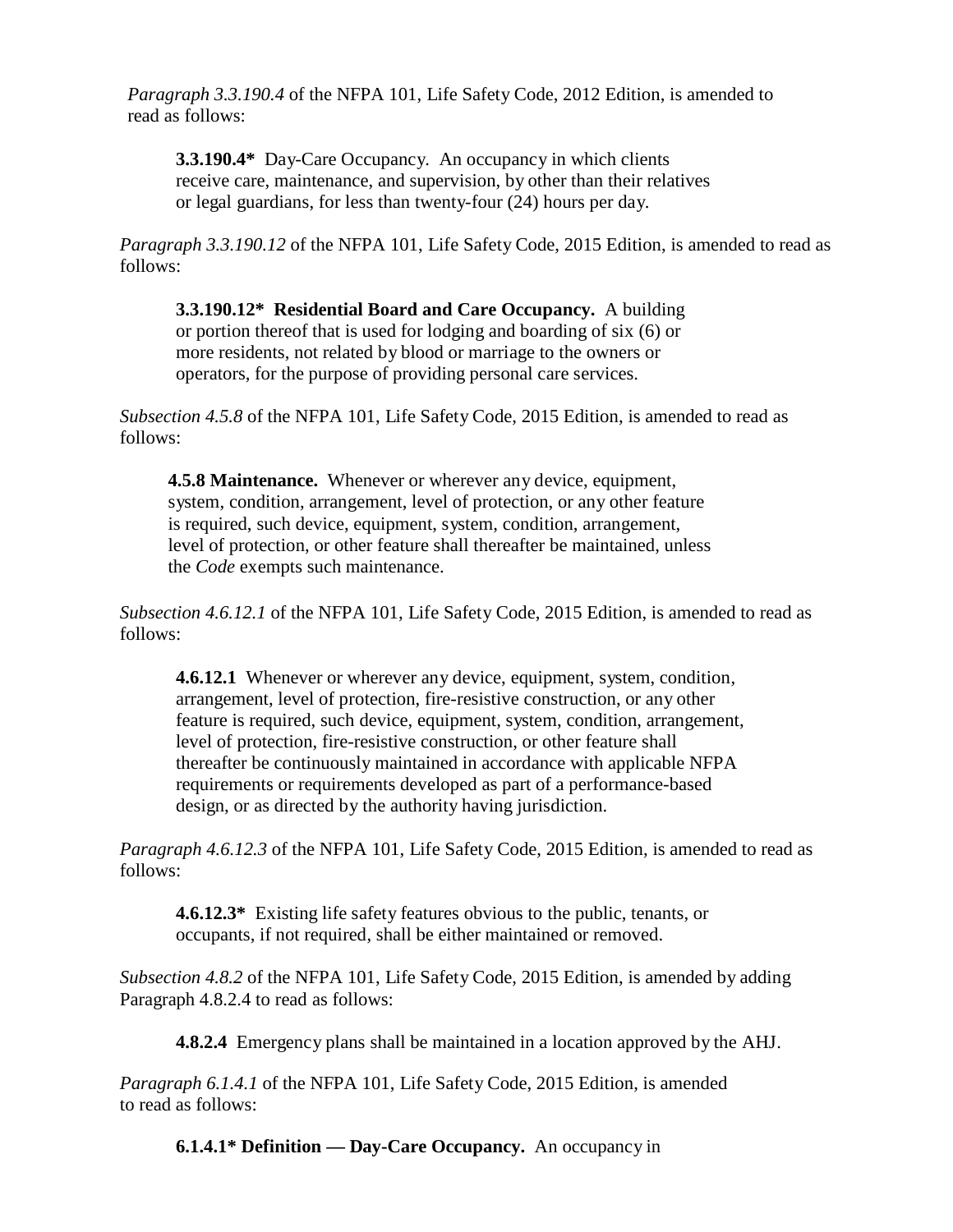which clients receive care, maintenance, and supervision, by other than their relatives or legal guardians, for less than twenty-four (24) hours per day.

*Paragraph 6.1.9.1* of the NFPA 101, Life Safety Code, 2015 Edition, is amended to read as follows:

**6.1.9.1\* Definition — Residential Board and Care Occupancy.** A building or portion thereof that is used for lodging and boarding of six (6) or more residents, not related by blood or marriage to the owners or operators, for the purpose of providing personal care services.

*Subparagraph 7.2.1.5.12* of the NFPA 101, Life Safety Code, 2015 Edition, is amended to read as follows:

**7.2.1.5.12** Devices shall not be installed in connection with any door assembly on which panic hardware or fire exit hardware is provided where such devices prevent or are intended to prevent the free use of the leaf for purposes of egress, unless otherwise provided in 7.2.1.6

*Subparagraph 7.2.1.7.1* of the NFPA 101, Life Safety Code, 2015 Edition, is amended to read as follows:

**7.2.1.7.1** Where a door assembly is equipped with panic or fire exit hardware, such hardware shall meet the following criteria:

(1) It shall consist of a cross bar or a push pad , the actuating portion of which extends across not less than one-half of the width of the door leaf.

(2) It shall be mounted as follows:

(a) New installations shall not be less than 34 in, (865mm) and not more than 48 in. (1220mm) above the floor.

(b) Existing installations shall not be less than 30 in.

(760mm) and not more than 48 in. (1220mm) above the floor.

(3) It shall be constructed so that a horizontal force not to exceed 15 lbf (66N) actuates the cross bar or push pad and latches.

*Subparagraph 7.2.1.7.3* of the NFPA 101, Life Safety Code, 2015 Edition, is amended to read as follows:

**7.2.1.7.3** Panic and fire exit hardware in other than detention and correctional occupancies as otherwise provided in Chapters 22 and 23, shall not be equipped with any locking device, set screw, or other arrangement that prevents the release of the latch when pressure is applied to the releasing device.

*Table 7.3.1.2* of the NFPA 101, Life Safety Code, 2015 Edition, is amended by adding the following line under "Business Use" to read as follows: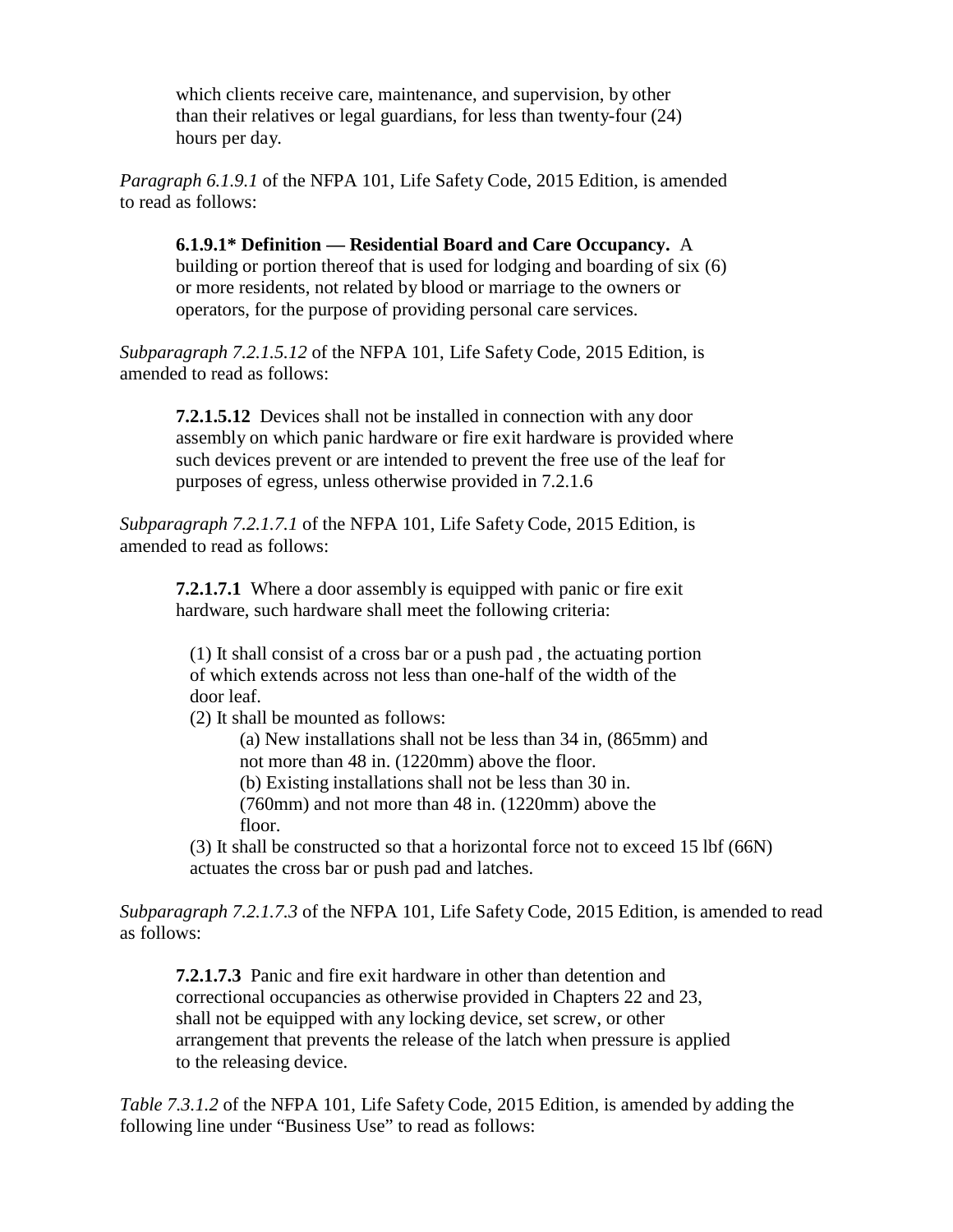Subsection *7.7.4* of the NFPA 101, Life Safety Code, 2015 Edition, is amended by adding Paragraph 7.7.4.1 to read as follows:

**7.7.4.1** Egress discharge paths shall be made of permanent formed materials arranged in a manner to lead occupants to a public way. Grass lawns, gravel, flagstones, and other filler materials will not be an acceptable path base.

*Paragraph 7.9.1.2* of the NFPA 101, Life Safety Code, 2015 Edition, is amended to read as follows:

**7.9.1.2** For the purposes of 7.9.1.1, exit access shall include, but not be limited to, designated stairs, aisles, corridors, ramps, escalators, and passageways leading to an exit. For the purposes of 7.9.1.1, exit discharge shall include only designated stairs, ramps, aisles, walkways, and escalators leading to a public way.

*Chapter 8* of the NFPA 101, Life Safety Code, 2015 Edition, is amended by adding the following Section and Subsections to read as follows:

## **8.9 Fire Department Personnel Access.**

**8.9.1 Access to Floors.** In all complex structures, at least one entrance to a stair shall be provided in the vicinity of the main fire department access point, which accesses all levels of the structure. If a standpipe system is required in the building, this stair must be provided with that means of manual fire protection. The automatic fire sprinkler floor control valves shall also be located in this stair.

*Paragraph 9.6.1.3* of NFPA 101, Life Safety Code, 2015 Edition, is amended to read as follows:

**9.6.1.3** Fire alarm systems shall be installed, tested, and maintained in accordance with the applicable requirements of NFPA 70, *National Electrical Code*, and NFPA 72, *National Fire Alarm and Signaling Code*, unless it is an approved existing installation, which shall be permitted to be continued to be used.

*Paragraph 9.6.1.6* of the NFPA 101, Life Safety Code, 2015 Edition, is amended by adding as follows:

**9.6.1.6** Where a required fire alarm system is impaired or out of service for more than four (4) hours in a twenty-four (24) hour period, mitigating measures shall be in accordance with Section 9-14 of the Rockville City Code.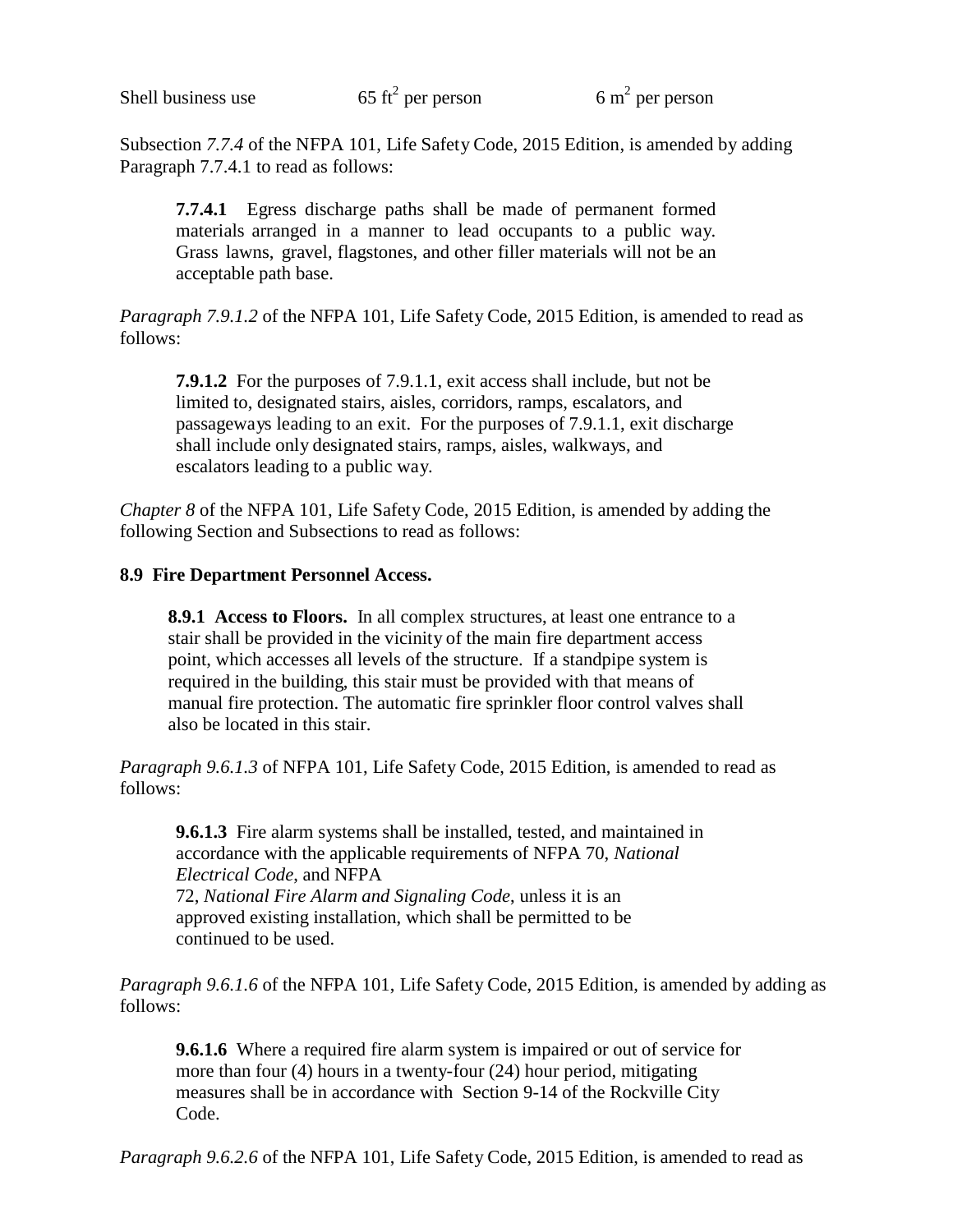follows:

**9.6.2.6\*** For fire alarm systems using automatic fire detection or waterflow detection devices, not less than one manual fire alarm box shall be provided to initiate a fire alarm signal. The manual fire alarm box shall be located where required by the authority having jurisdiction. This paragraph does not permit the omission of manual fire alarm boxes in accordance with other provisions of this subsection unless specifically permitted by Chapters 12 through 43.

*Paragraph 9.7.1.1* of the NFPA 101, Life Safety Code, 2015 Edition, is amended by adding Subparagraph 9.7.1.1.1 to read as follows:

**9.7.1.1.1** For new ceiling installations, drop-out ceilings as referenced in NFPA 13, Subsection 8.15.14 shall be prohibited.

*Subsection 9.11.1* of the NFPA 101, Life Safety Code, 2015 Edition, is amended to read as follows:

**9.11.1 Maintenance and Testing.** All automatic sprinkler and standpipe systems shall be inspected, tested, and maintained in accordance with NFPA 25, *Standard for the Inspection, Testing, and Maintenance of Water-Based Fire Protection Systems*.

*Paragraph 11.8.3.1* of the NFPA 101, Life Safety Code, 2015 Edition, is amended to read as follows:

**11.8.3.1** High-rise buildings shall be protected throughout by an approved, supervised automatic sprinkler system in accordance with section 9.7. A sprinkler control valve and waterflow device shall be provided for each floor. High rise buildings do not include a structure or building used exclusively for open-air parking.

*Paragraph 11.8.6.1* of the NFPA 101, Life Safety Code, 2015 Edition, is amended to read as follows:

**11.8.6.1** An emergency command center shall be provided that complies with all of the following:

(1) The location of the emergency command center shall be provided in a location approved by the authority having jurisdiction.

(2) A door that opens directly to the exterior shall be provided on the address side of the building.

(3) The exterior door to the emergency command center shall be within 50 ft. (15.24 m) of a fire department access road.

(4) A fire department access box shall be provided within 6 ft. (1.83

m) of the exterior door to the emergency command center.

(5) The exterior door to the emergency command center shall be identified on the exterior face as the emergency command center in a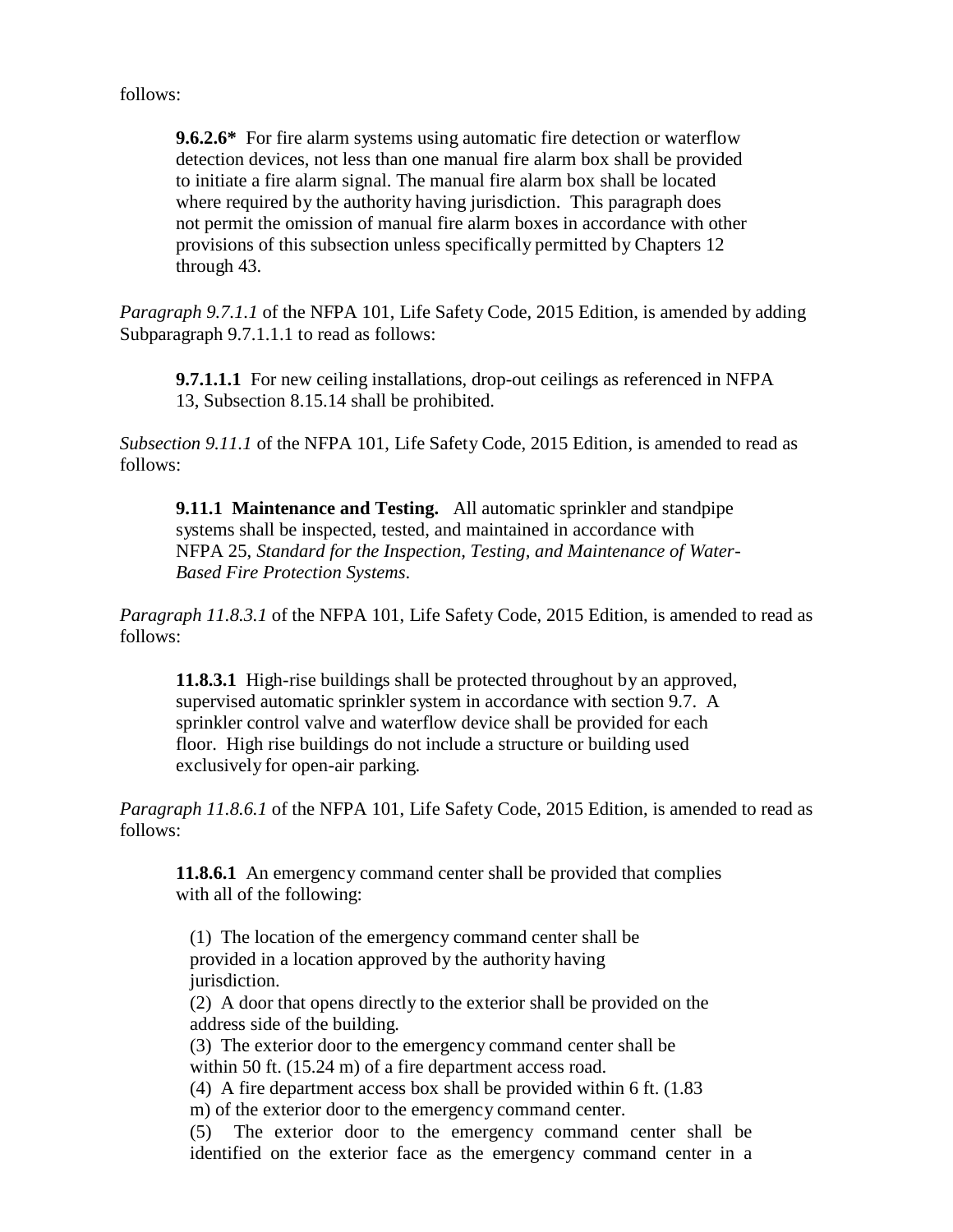manner acceptable to the authority having jurisdiction. (6) Chapter 5, Buildings and Building Regulations, of the Rockville City Code

*Paragraph 11.11.2.1* of the NFPA 101, Life Safety Code, 2015 Edition, is amended to read as follows:

**11.11.2.1** All tent fabric shall meet the flame propagation performance criteria contained in NFPA 701, *Standard Methods of Fire Tests for Flame Propagation of Textiles and Films* or other approved testing standard approved by the State Fire Marshal.

*Paragraph 12.2.4.1* of the NFPA 101, Life Safety Code, 2015 Edition, is amended to read as follows:

**12.2.4.1** The number of means of egress shall be in accordance with section 7.4, other than exits for fenced outdoor assembly occupancies in accordance with 12.2.4.4

(1) Not less than two (2) separate exits shall be provided on every story (2) Not less than two separate accessible exits shall be provided from every part of every story.

*Paragraph 12.3.5.2* of the NFPA 101, Life Safety Code, 2015 Edition, is amended to read as follows:

**12.3.5.2** Any building containing one or more assembly occupancies where the aggregate occupant load of the assembly occupancies exceeds 100 shall be protected by an approved, supervised automatic sprinkler system in accordance with Section 9.7.

*Paragraph 13.2.4.1* of the NFPA 101, Life Safety Code, 2015 Edition, is amended to read as follows:

**13.2.4.1** The number of means of egress shall be in accordance with section 7.4, other than exits for fenced outdoor assembly occupancies in accordance with 12.2.4.4

(1) Not less than two (2) separate exits shall be provided on every story (2) Not less than two separate accessible exits shall be provided from every part of every story.

*Paragraph 14.7.2.3* of the NFPA 101, Life Safety Code, 2015 Edition, is amended to read as follows:

**14.7.2.3** Fire emergency egress drills shall be conducted as follows: (1) Not less than one fire emergency egress drill shall be conducted every month the facility is in session, unless the following criteria are met:

(a) In climates where the weather is severe, the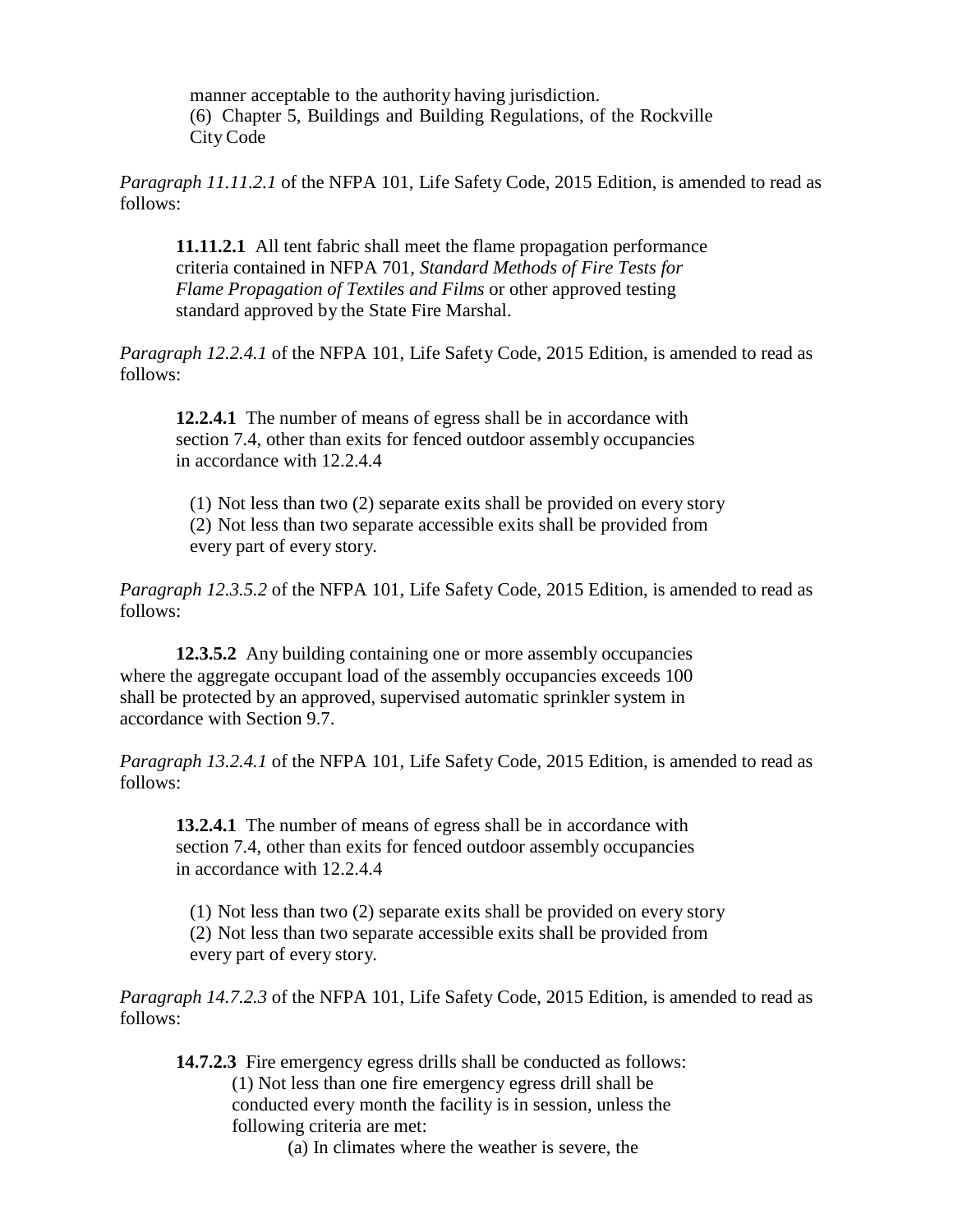monthly fire emergency egress drills shall be permitted to be deferred; and (b) In educational occupancies which are:

(i) fully protected by an automatic sprinkler system, the total number of annual fire emergency egress drills shall be five, with a least two of the required drills conducted in the first four months of the school year; or

(ii) not fully protected by an automatic sprinkler system, the total number of annual fire emergency egress drills shall be eight, with at least three of the required drills conducted in the first four months of the school year.

(2) All occupants of the building shall participate in the fire emergency egress drill.

(3) One fire emergency egress drill, other than for educational occupancies that are open on a year-round basis, shall be required within the first 30 days of operation.

*Paragraph 15.7.2.3* of the NFPA 101, Life Safety Code, 2015 Edition, is amended to read as follows:

**15.7.2.3** Fire emergency egress drills shall be conducted as follows: (1) Not less than one fire emergency egress drill shall be conducted every month the facility is in session, unless the following criteria are met:

> (a) In climates where the weather is severe, the monthly fire emergency egress drills shall be permitted to be deferred; and (b) In educational occupancies which are:

> > (i) fully protected by an automatic sprinkler system, the total number of annual fire emergency egress drills shall be five, with a least two of the required drills conducted in the first four months of the school year; or

(ii) not fully protected by an automatic sprinkler system, the total number of annual fire emergency egress drills shall be eight, with at least three of the required drills conducted in the first four months of the school year.

(2) All occupants of the building shall participate in the fire emergency egress drill.

(3) One fire emergency egress drill, other than for educational occupancies that are open on a year-round basis, shall be required within the first 30 days of operation.

*Subsection 16.1.1* of the NFPA 101, Life Safety Code, 2015 Edition, is amended by adding Paragraph 16.1.1.9 to read as follows:

**16.1.1.9** Day-care centers providing day care for school-age children before and after school hours in a building which is in use as a public or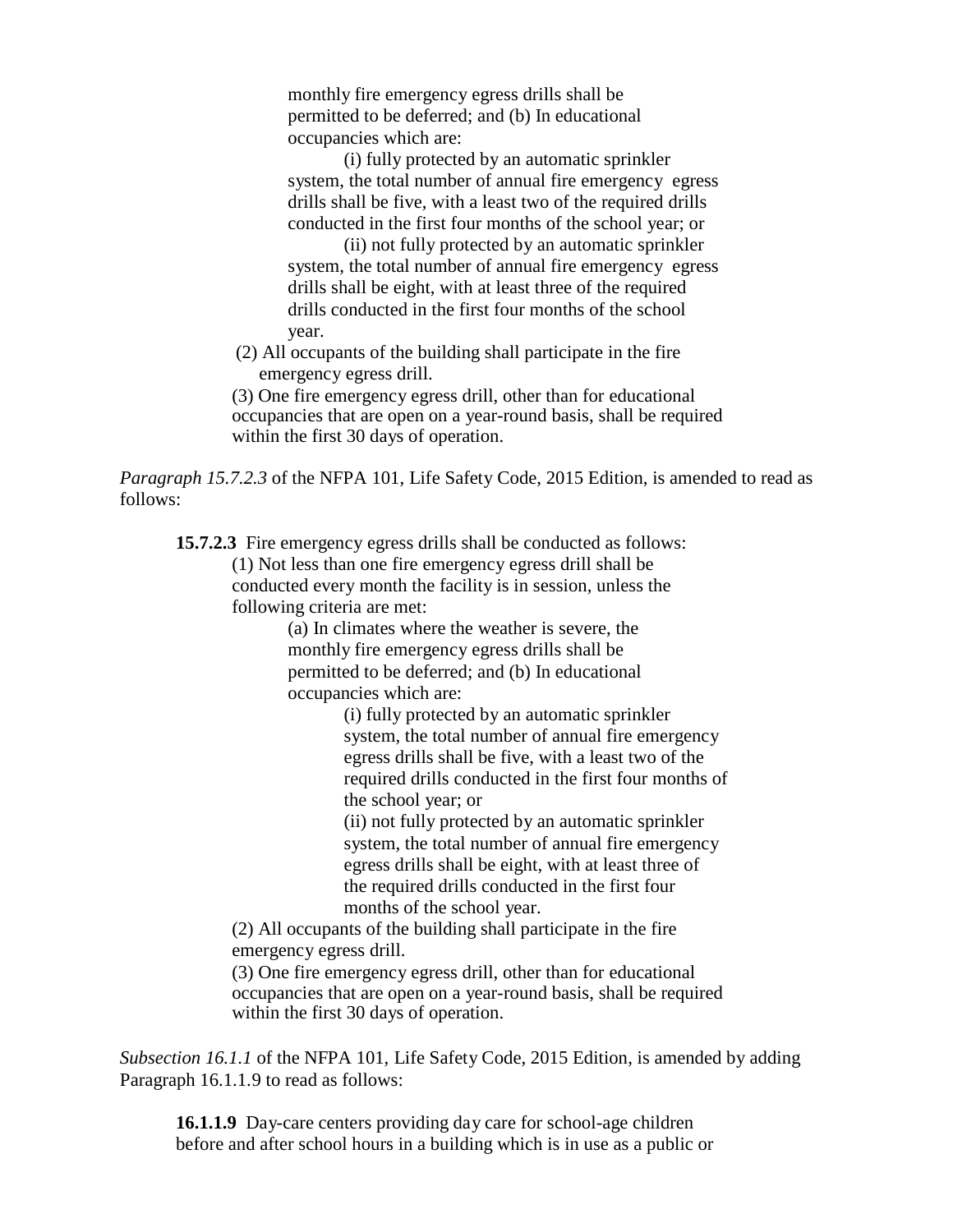private school are not required to meet the provisions of this chapter, but shall meet the provisions for educational occupancies.

*Subparagraph 16.2.11.1.1* of the NFPA 101, Life Safety Code, 2015 Edition, is amended by adding item (4) to read as follows:

**16.2.11.1.1** For windows at grade the minimum net clear opening shall be permitted to be 5.0 ft<sup>2</sup> (0.46 m<sup>2</sup>).

*Sub-subparagraph 16.6.1.4.1.1* of the NFPA 101, Life Safety Code, 2015 Edition, is amended to read as follows:

**16.6.1.4.1.1 Family Day-Care Home.** A family day-care home shall be a day- care home in which fewer than nine (9), clients receive care, maintenance, and supervision by other than their relative(s) or legal guardian(s) for less than twenty- four (24) hours per day, generally within a dwelling unit.

*Sub-subparagraph 16.6.1.4.1.2* of the NFPA 101, Life Safety Code, 2015 Edition, is amended to read as follows:

**16.6.1.4.1.2 Group Day-Care Home.** A group day-care home shall be a day-care home in which not less than nine (9), but not more than twelve (12), clients receive care, maintenance, and supervision by other than their relative(s) or legal guardian(s) for less than twenty-four (24) hours per day, generally within a dwelling unit.

*Subparagraph 16.6.1.7.1* of the NFPA 101, Life Safety Code, 2015 Edition, is deleted and replaced to read as follows:

**16.6.1.7.1** In family day-care homes, the following shall apply:

(1) The minimum staff-to-client ratio shall be not less than one (1) staff for up to eight (8) clients, including the caretaker's own children incapable of self- preservation.

(2) There shall be not more than four (4) clients incapable of selfpreservation, including the caretaker's own children incapable of selfpreservation.

(3) A staff-to-client ratio of at least one (1) staff to every two (2) clients incapable of self-preservation shall be maintained at all times.

(4) The staff-to-client ratio shall be permitted to be modified by the authority having jurisdiction where safeguards in addition to those specified by this section are provided.

*Paragraph 16.6.2.1* of the NFPA 101, Life Safety Code, 2015 Edition, is amended to read as follows:

**16.6.2.1 General.** Means of escape shall comply with Section 24.2. Bulkhead doors may not serve as a primary means of escape.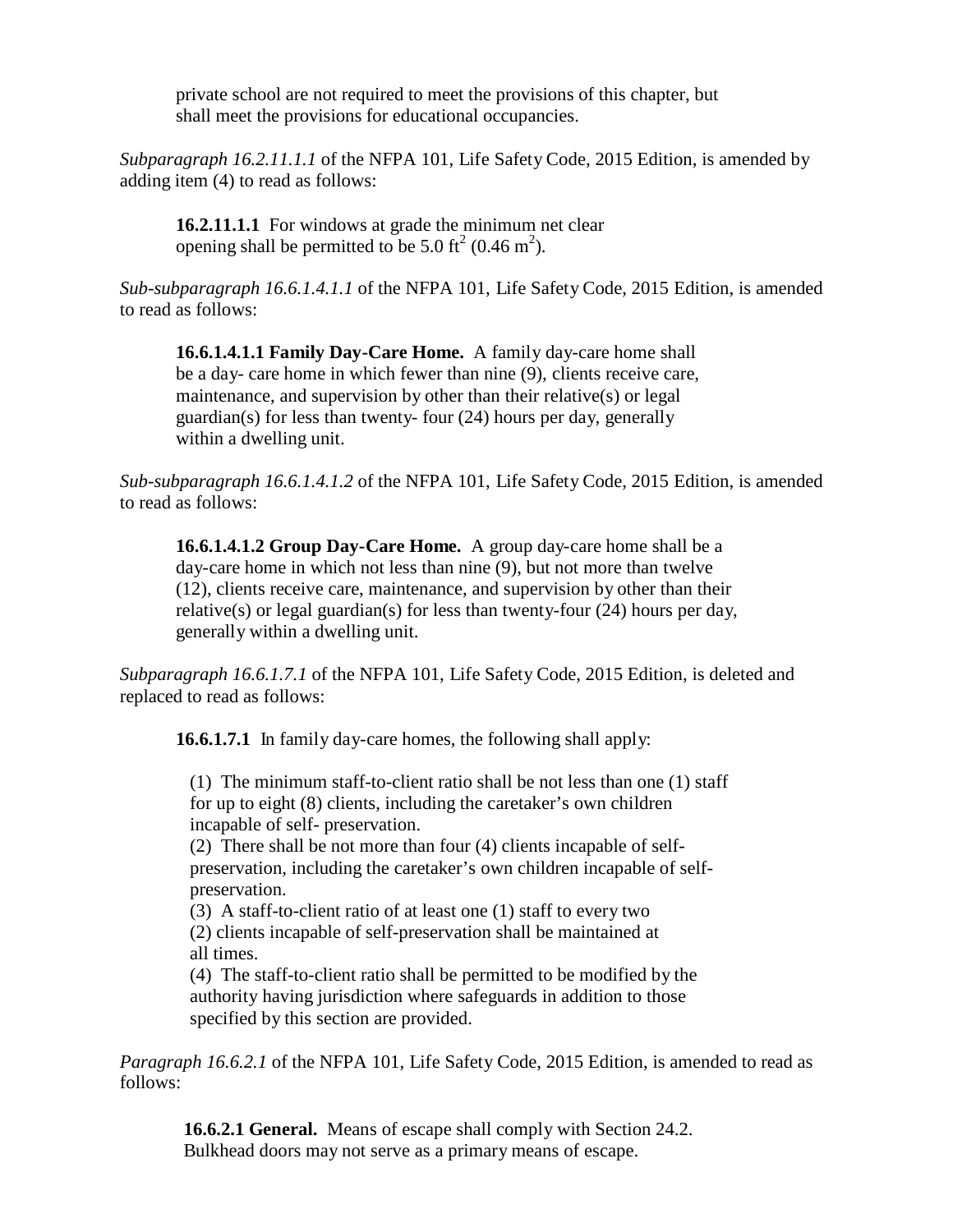*Paragraph 16.6.2.2* of the NFPA 101, Life Safety Code, 2015 Edition, is amended to read as follows:

SLIDING DOOR: For family day-care homes, a sliding door used as a required means of escape shall comply with the following conditions:

(1) The sliding door shall have not more than one, easily operated, locking device that does not require special knowledge, effort, or tools to operate; (2) There may not be draperies, screens, or storm doors that could impede egress; (3) The sill or track height may not exceed  $\frac{1}{2}$  in.(12.7 mm) above the interior finish floor; (4) The surface onto which exit is made shall be an all-weather surface such as a deck, patio, or sidewalk; (5) The floor level outside the door may be one step lower than the inside, but not more than 8 in. (203.2 mm) lower; (6) The sliding door shall open to a clear open width of at least 28 in. (711.2 mm); (7) Before day-care use each day, the sliding door shall be unlocked and tested to the full required width to be sure it is operating properly, and the door shall be nonbinding and slide easily; and (8) During periods of snow or freezing rain, door tracks shall be cleared out and the door opened periodically throughout the day in order to ensure proper operation.

*Paragraph 16.6.2.3* of the NFPA 101, Life Safety Code, 2015 Edition, is amended to read by adding as follows:

SPECIAL MEANS OF ESCAPE REQUIREMENTS: For family day-care homes, deadbolt locks shall be provided with approved interior latches, or these locks shall be of a captured key design from which the key cannot be removed from the interior side of the lock when the lock is in the locked position. These locks shall be unlocked at all times when the home is occupied for the purpose of family day care.

*Subparagraph 16.6.2.4.5* of the NFPA 101, Life Safety Code, 2015 Edition, is amended to read as follows:

**16.6.2.4.5** Where clients occupy a story below the level of exit discharge, that story shall have not less than one means of escape complying with one of the following:

(1) Door leading directly to the outside with access to finished ground level. (2) Door leading directly to an outside stair going to finished ground level. (3) Bulkhead enclosure complying with 24.2.7.

(4) Interior stair leading directly to the outside with access to finished ground level, separated from other stories by a ½ hour barrier in accordance with Section 8.3.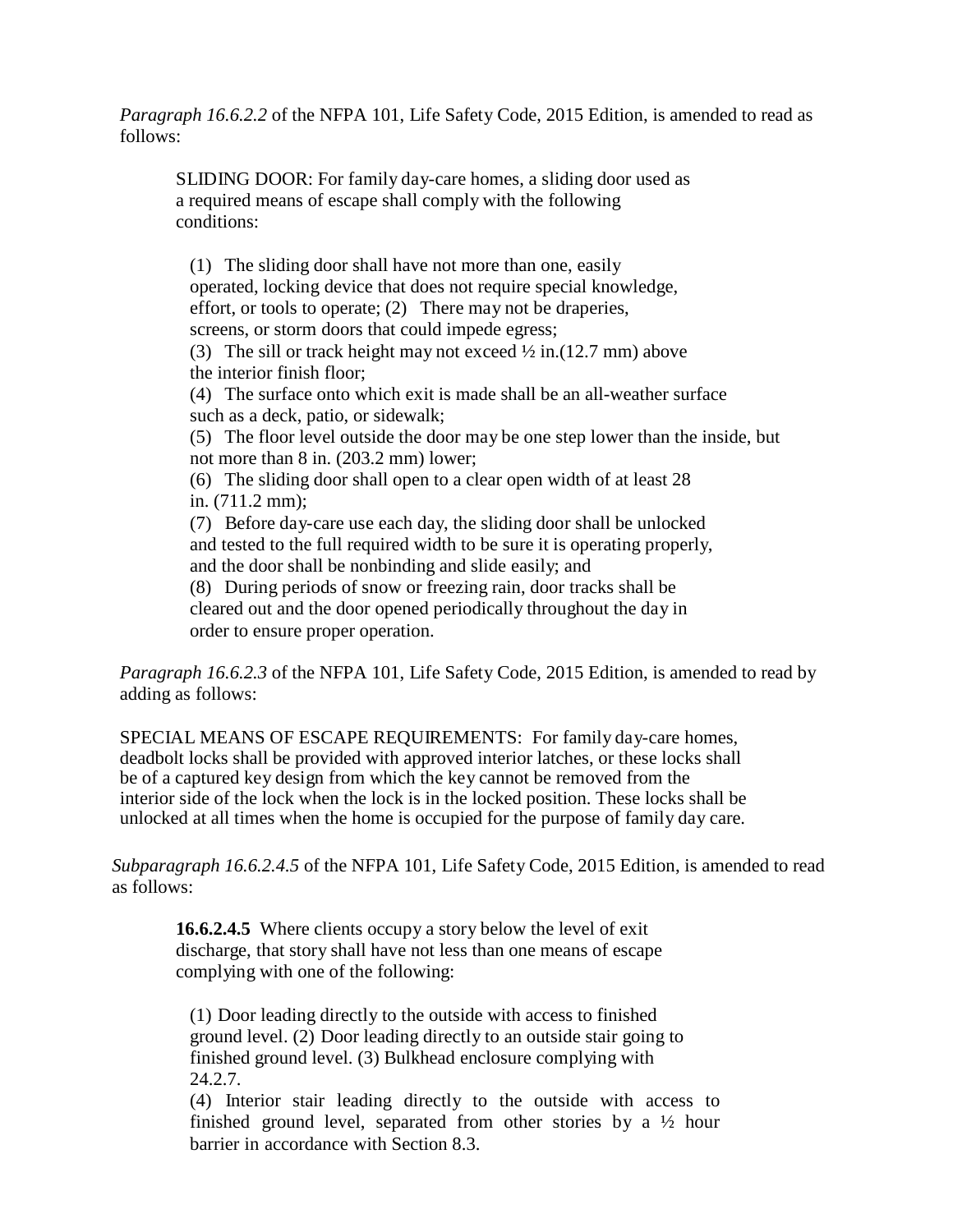Bulkhead doors may not serve as a primary means of escape.

*Subparagraph 17.6.2.4.5* of the NFPA 101, Life Safety Code, 2015 Edition, is amended to read as follows:

**17.6.2.4.5** Where clients occupy a story below the level of exit discharge, that story shall have not less than one means of escape complying with one of the following:

(5) Door leading directly to the outside with access to finished ground level. (6) Door leading directly to an outside stair going to finished ground level. (7) Bulkhead enclosure complying with 24.2.7.

(8) Interior stair leading directly to the outside with access to finished ground level, separated from other stories by a ½ hour barrier in accordance with Section 8.3. Bulkhead doors may not serve as a primary means of escape.

*Subsection 17.1.1* of the NFPA 101, Life Safety Code, 2015 Edition, is amended by adding Paragraph 17.1.1.9 to read as follows:

**17.1.1.9** Day-care centers providing day care for school-age children before and after school hours in a building which is in use as a public or private school are not required to meet the provisions of this chapter, but shall meet the provisions for educational occupancies.

*Subparagraph 17.2.11.1.1* of the NFPA 101, Life Safety Code, 2015 Edition, is amended by adding item (4) to read as follows:

**17.2.11.11** For windows at grade the minimum net clear opening shall be permitted to be 5.0 ft<sup>2</sup> (0.46 m<sup>2</sup>).

*Subparagraph 17.6.1.1.2* of the NFPA 101, Life Safety Code, 2015 Edition, is amended to read as follows:

**17.6.1.1.2\*** The requirements of Section 17.6 shall apply to existing daycare homes in which not more than twelve (12), clients receive care, maintenance, and supervision by other than their relative(s) or legal guardian(s) for less than twenty- four (24) hours per day, generally within a dwelling unit. An existing day- care home shall be permitted the option of meeting the requirements of Section 16.6 in lieu of Section 17.6. Any existing day-care home that meets the requirements of Chapter 16 shall be judged as meeting the requirements of this chapter. *(See also 17.6.1.4.)*

*Sub-subparagraph 17.6.1.4.1.1* of the NFPA 101, Life Safety Code, 20125Edition, is amended to read as follows:

**17.6.1.4.1.1 Family Day-Care Home.** A family day-care home shall be a day- care home in which fewer than nine (9), clients receive care,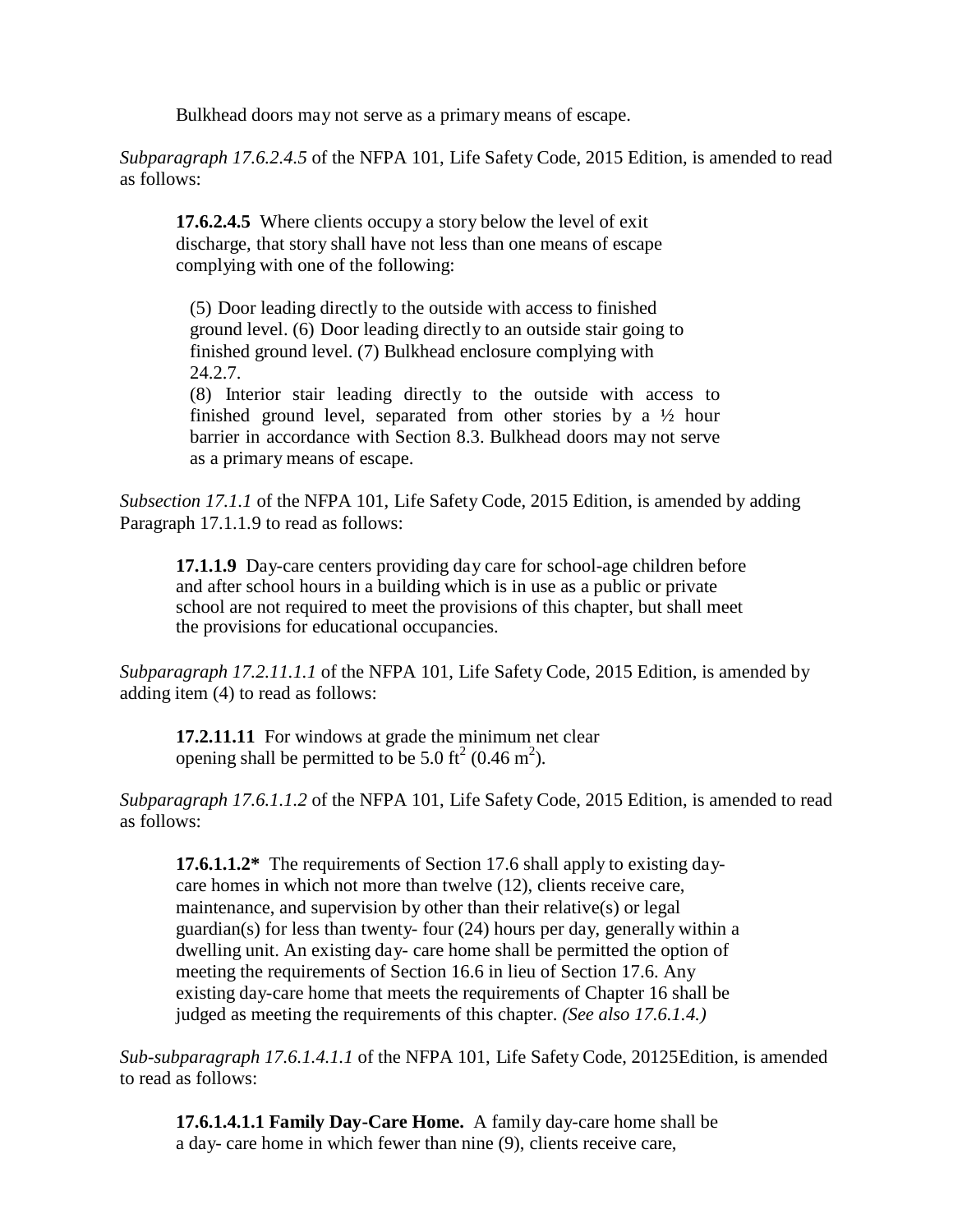maintenance, and supervision by other than their relative(s) or legal guardian(s) for less than twenty- four (24) hours per day, generally within a dwelling unit.

*Sub-subparagraph 17.6.1.4.1.2* of the NFPA 101, Life Safety Code, 2015 Edition, is amended to read as follows:

**17.6.1.4.1.2 Group Day-Care Home.** A group day-care home shall be a day-care home in which not less than nine (9), but not more than twelve (12), clients receive care, maintenance, and supervision by other than their relative(s) or legal guardian(s) for less than twenty-four (24) hours per day, generally within a dwelling unit.

*Subparagraph 17.6.1.7.1* of the NFPA 101, Life Safety Code, 2015 Edition, is deleted and replaced to read as follows:

**17.6.1.7.1** In family day-care homes, the following shall apply:

(1) The minimum staff-to-client ratio shall be not less than one (1) staff for up to eight (8) clients, including the caretaker's own children incapable of self- preservation.

(2) There shall be not more than four (4) clients incapable of selfpreservation, including the caretaker's own children incapable of selfpreservation.

(3) A staff-to-client ratio of at least one (1) staff to every two (2) clients incapable of self-preservation shall be maintained at all times. (4) The staff-to-client ratio shall be permitted to be modified by the authority having jurisdiction where safeguards in addition to those specified by this section are provided.

*Paragraph 17.6.2.1* of the NFPA 101, Life Safety Code, 2015 Edition, is amended to read as follows:

**17.6.2.1 General.** Means of escape shall comply with Section 24.2. Bulkhead doors may not serve as a primary means of escape.

*Paragraph 17.6.2.2* of the NFPA 101, Life Safety Code, 2015 Edition, is amended to read as follows:

SLIDING DOOR: For family day-care homes, a sliding door used as a required means of egress shall comply with the following conditions:

1) The sliding door shall have not more than one, easily operated, locking device that does not require special knowledge, effort, or tools to operate;

2) There may not be draperies, screens, or storm doors that could impede egress;

3) The sill or track height may not exceed  $\frac{1}{2}$  in.(12.7 mm) above the interior finish floor;

4) The surface onto which exit is made shall be an all-weather surface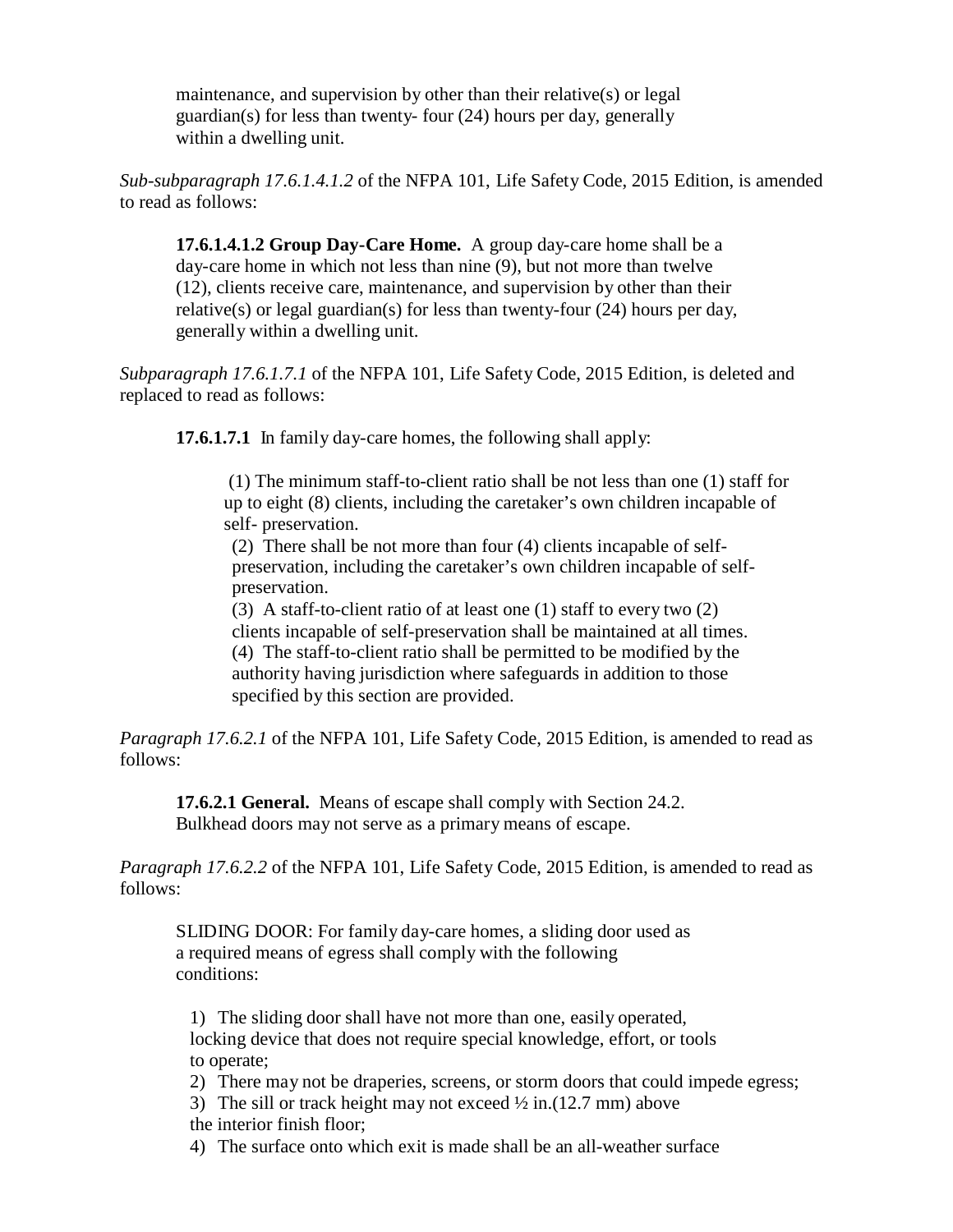such as a deck, patio, or sidewalk;

5) The floor level outside the door may be one step lower than the inside, but not more than 8 in. (203.2 mm) lower;

6) The sliding door shall open to a clear open width of at least 28 in (711.2 mm);

7) Before day-care use each day, the sliding door shall be unlocked

and tested to the full required width to be sure it is operating properly, and the door shall be nonbinding and slide easily; and

8) During periods of snow or freezing rain, door tracks shall be cleared out and the door opened periodically throughout the day in order to ensure proper operation. *[COMAR 29.06.01.07]*

*Paragraph 17.6.2.3* of the NFPA 101, Life Safety Code, 2015 Edition, is amended to read as follows:

SPECIAL MEANS OF ESCAPE REQUIREMENTS: For family day-care homes, deadbolt locks shall be provided with approved interior latches, or these locks shall be of a captured key design from which the key cannot be removed from the interior side of the lock when the lock is in the locked position. These locks shall be unlocked at all times when the home is occupied for the purpose of family day care.

Exception: A double-keyed dead-bolt lock may be used on the secondary means of escape if the key is readily accessible and the lock is unlocked when the home is occupied for family day care.

*Subparagraph 17.6.3.4.4* of the NFPA 101, Life Safety Code, 2015 Edition, is amended to read as follows:

**17.6.3.4.4** Approved battery-powered smoke alarms, rather than house electrical service–powered smoke alarms required by 17.6.3.4.3, shall be permitted where the facility has testing, maintenance, and battery replacement programs that ensure reliability of power to the smoke alarms.

*Subparagraph 22.4.5.1.3* of the NFPA 101, Life Safety Code, 2015 Edition, is amended to read as follows:

**22.4.5.1.3** Lockups in occupancies, other than detention and correctional occupancies and health care occupancies, where the holding area has capacity for not more than fifty (50) detainees, and where no individual is detained for twenty- four (24) hours or more, shall comply with 22.4.5.1.4.

*Subparagraph 22.4.5.1.4 (1)* of the NFPA 101, Life Safety Code, 2015 Edition, is amended to read as follows:

**22.4.5.1.4 (1)** Doors and other physical restraints to free egress by detainees can be readily released by staff within thirty (30) seconds of the onset of a fire or similar emergency.

*Subparagraph 22.4.5.1.4 (2)* of the NFPA 101, Life Safety Code, 2015 Edition, is amended to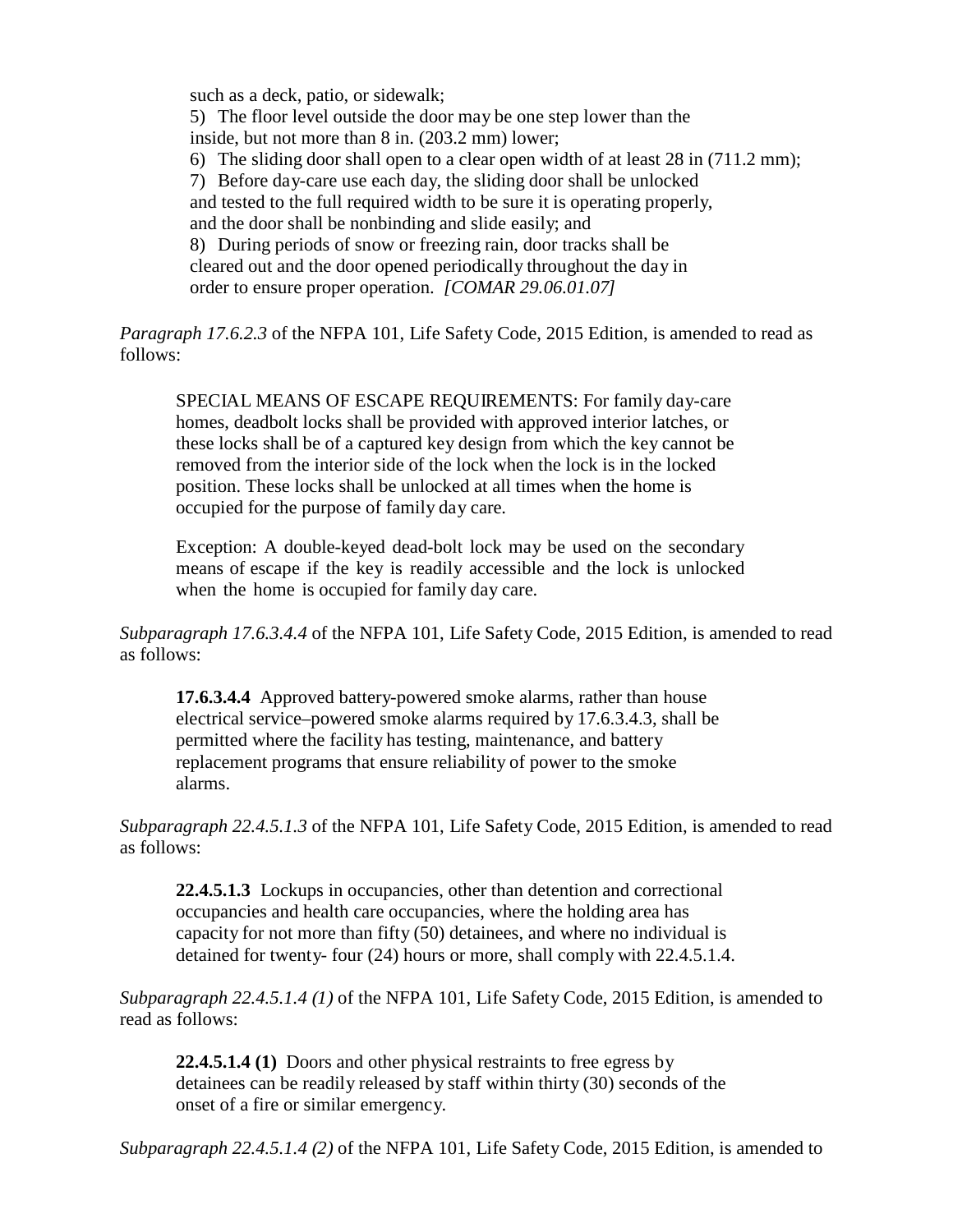read as follows:

**22.4.5.1.4 (2)** Staff is in sufficient proximity to the lockup so as to be able to effect the thirty (30) second release required by 22.4.5.1.4 (1) whenever detainees occupy the lockup.

*Subparagraph 22.4.5.1.5* of the NFPA 101, Life Safety Code, 2015 Edition, is deleted.

*Paragraph 22.4.5.2* of the NFPA 101, Life Safety Code, 2015 Edition, is deleted.

*Subparagraph 23.4.5.1.3* of the NFPA 101, Life Safety Code, 2015 Edition, is amended to read as follows:

**23.4.5.1.3** Lockups in occupancies, other than detention and correctional occupancies and health care occupancies, where the holding area has capacity for not more than fifty (50) detainees, and where no individual is detained for twenty- four (24) hours or more, shall comply with 23.4.5.1.4.

*Subparagraph 23.4.5.1.4 (1)* of the NFPA 101, Life Safety Code, 2015 Edition, is amended to read as follows:

**23.4.5.1.4 (1)** Doors and other physical restraints to free egress by detainees can be readily released by staff within thirty (30) seconds of the onset of a fire or similar emergency.

*Subparagraph 23.4.5.1.4 (2)* of the NFPA 101, Life Safety Code, 2015 Edition, is amended to read as follows:

**23.4.5.1.4 (2)** Staff is in sufficient proximity to the lockup so as to be able to effect the thirty (30) second release required by 23.4.5.1.4 (1) whenever detainees occupy the lockup.

*Subparagraph 23.4.5.1.5* of the NFPA 101, Life Safety Code, 2015 Edition, is deleted.

*Paragraph 23.4.5.2* of the NFPA 101, Life Safety Code, 2015 Edition, is deleted.

*Paragraph 24.1.1.2* of the NFPA 101, Life Safety Code, 2015 Edition, is amended to read as follows:

24.1.1.2<sup>\*</sup> The requirements of this chapter shall apply to one- and two-family dwellings, which shall include those buildings containing not more than two (2) dwelling units in which each dwelling unit is occupied by members of a single family with not more than five (5) outsiders.

*Subparagraph 24.2.2.3.3* of the NFPA 101, Life Safety Code, 2015 Edition, is amended to read as follows:

**24.2.2.3.3\*** It shall be an outside window or door operable from the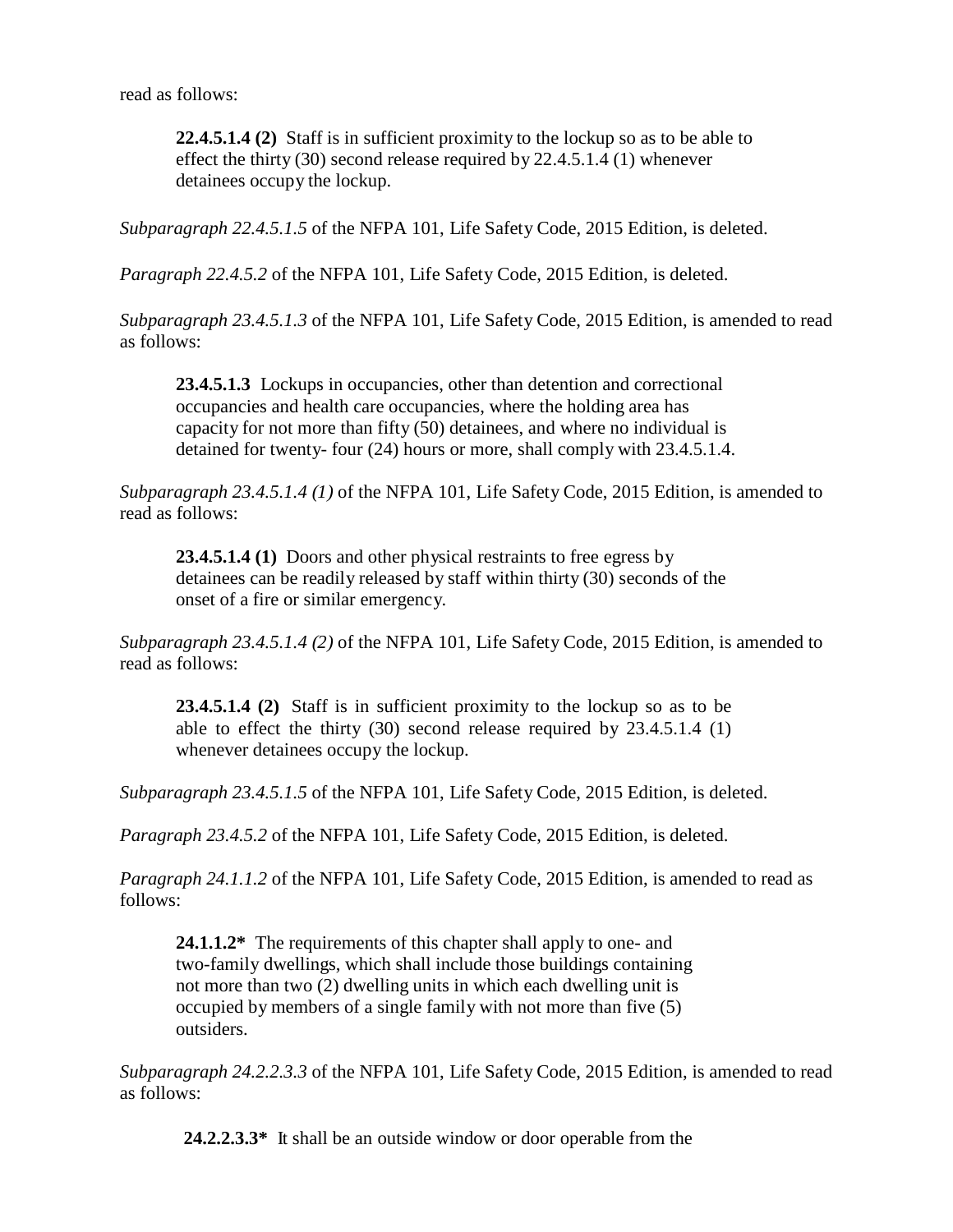inside without the use of tools, keys, or special effort and shall provide a clear opening of not less than  $5.7$  ft<sup>2</sup> (0.53 m<sup>2</sup>), or not less than  $5.0$  ft<sup>2</sup>  $(0.46 \text{ m}^2)$  when at grade. The width shall be not less than 20 in. (510) mm), and the height shall be not less than 24 in. (610 mm). The bottom of the opening shall be not more than 44 in. (1120 mm) above the floor. Such means of escape shall be acceptable where one (1) of the following criteria is met:

(1) The window shall be within 20 ft. (6100 mm) of the finished ground level.

(2) The window shall be directly accessible to fire department rescue apparatus as approved by the authority having jurisdiction.

(3) The window or door shall open onto an exterior balcony.

(4) Windows having a sill height below the adjacent finished ground level shall be provided with a window well meeting the following criteria:

> (a) The window well shall have horizontal dimensions that allow the window to be fully opened.

(b) The window well shall have an accessible net clear opening of not less than 9 ft<sup>2</sup> (0.82 m<sup>2</sup>) with a length and width of not less than 36 in. (915 mm).

(c) A window well with a vertical depth of more than 44 in. (1120 mm) shall be equipped with an approved permanently affixed ladder or with steps meeting the following criteria:

> i. The ladder or steps shall not encroach more than 6 in. (150 mm) into the required dimensions of the window well.

ii. The ladder or steps shall not be obstructed by the window.

*Paragraph 26.1.1.1* of the NFPA 101, Life Safety Code, 2015 Edition, is amended to read as follows:

26.1.1.1<sup>\*</sup> The requirements of this chapter shall apply to buildings that do not qualify as one- and two-family dwellings that provide sleeping accommodations for sixteen (16) or fewer persons on either a transient or permanent basis, with or without meals, but without separate cooking facilities for individual occupants, except as provided in Chapter 24.

*Paragraph 32.2.2.3.1 (3)* of the NFPA 101, Life Safety Code, 2015 Edition, is amended to read as follows:

 $(3)$ <sup>\*</sup> Outside window or door operable from the inside, without the use of tools, keys, or special effort, that provides a clear opening of not less than 5.7 ft<sup>2</sup> (0.53 m<sup>2</sup>) ", or not less than 5.0 ft<sup>2</sup> (0.46 m<sup>2</sup>) when at grade, with the width not less than 20 in. (510 mm), the height not less than 24 in. (610) mm), and the bottom of the opening not more than 44 in. (1120 mm) above the floor, with such means of escape acceptable, provided that one of the following criteria is met: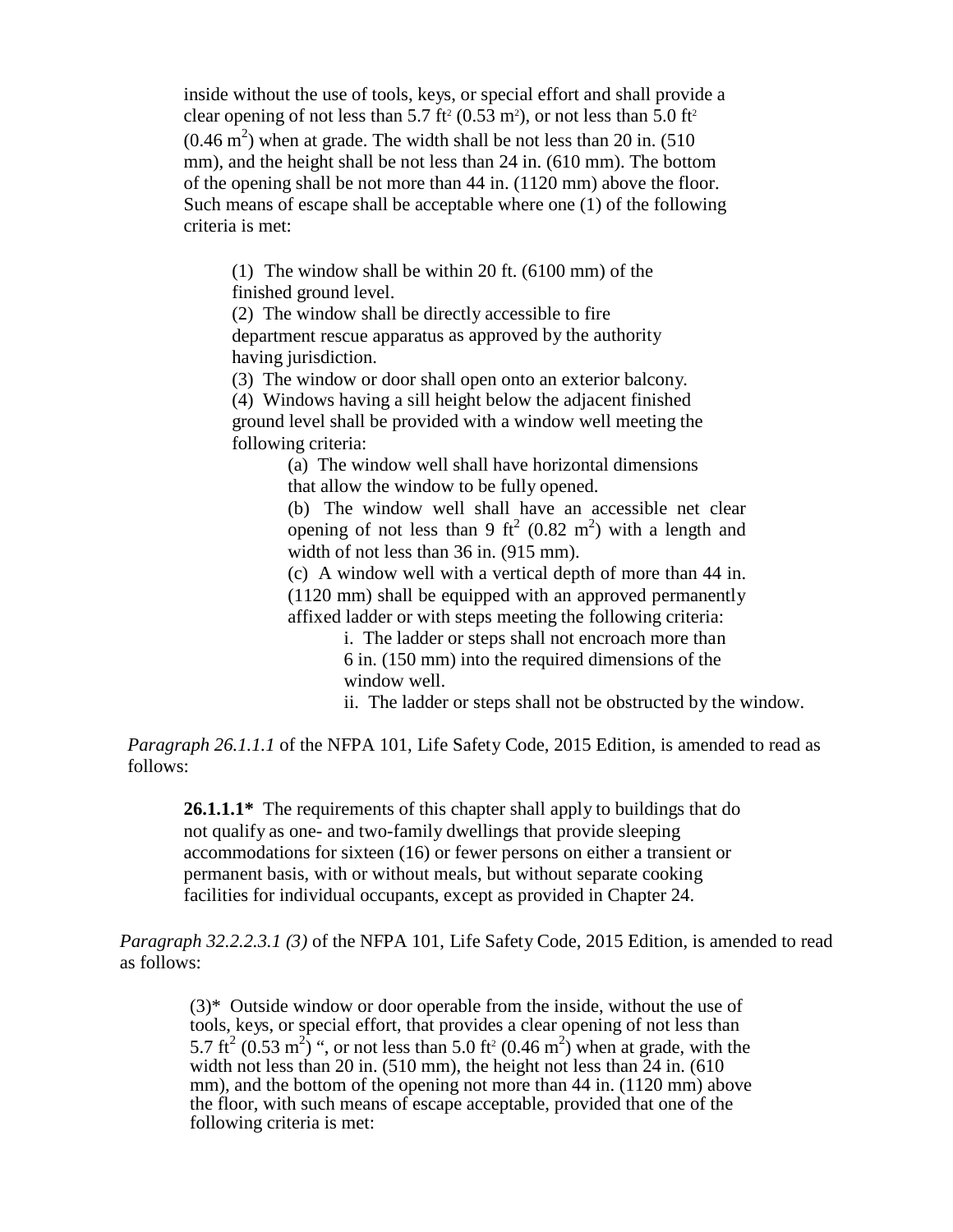- (a) The window is within 20 ft. (6100 mm) of grade.
- (b) The window is directly accessible to fire department rescue apparatus, as approved by the authority having jurisdiction.
- (c) The window or door opens onto an exterior balcony.

*Paragraph 33.2.2.3.1 (3)* of the NFPA 101, Life Safety Code, 2015 Edition, is amended to read as follows:

 $(3)$ <sup>\*</sup> Outside window or door operable from the inside, without the use of tools, keys, or special effort, that provides a clear opening of not less than 5.7 ft<sup>2</sup> (0.53 m<sup>2</sup>) ", or not less than 5.0 ft<sup>2</sup> (0.46 m<sup>2</sup>) when at grade, with the width not less than 20 in. (510 mm), the height not less than 24 in. (610) mm), and the bottom of the opening not more than 44 in. (1120 mm) above the floor, with such means of escape acceptable, provided that one of the following criteria is met:

- (a) The window is within 20 ft. (6100 mm) of grade.
- (b) The window is directly accessible to fire department rescue apparatus, as approved by the authority having jurisdiction.
- (c) The window or door opens onto an exterior balcony.

*Sub-subparagraph 33.3.3.4.8.1* of the NFPA 101, Life Safety Code, 2015 Edition, is amended to read as follows

**33.3.3.4.8.1** In all living areas, as defined in 3.3.21.5, and all corridors shall be provided with smoke detectors that comply with NFPA 72, *National Fire Alarm and Signaling Code,* and are arranged to initiate an alarm that is audible in all sleeping areas, as modified by 33.3.3.4.8.3.

*Sub-subparagraph of 33.3.3.4.8.2* of the NFPA 101, Life Safety Code, 2015 Edition, is deleted.

*Subparagraph 42.3.4.1.2* of the NFPA 101, Life Safety Code, 2015 Edition, is amended to read as follows:

**42.3.4.1.2** Storage occupancies less than three (3) stories with ordinary or high hazard contents not exceeding an aggregate floor area of  $100,000$  ft<sup>2</sup> (9300 m<sup>2</sup>) shall not be required to have a fire alarm system.

*Subparagraph 42.3.4.1.3* of the NFPA 101, Life Safety Code, 2015 Edition, is amended to read as follows:

**42.3.4.1.3** Storage occupancies less than three (3) stories protected throughout by an approved automatic sprinkler system in accordance with Section 9.7 shall not be required to have a fire alarm system.

*Subparagraph 42.8.3.4.1.1* of the NFPA 101, Life Safety Code, 2015 Edition, is amended to read as follows:

**42.83.4.1.1** Parking structures less than three stories not exceeding an